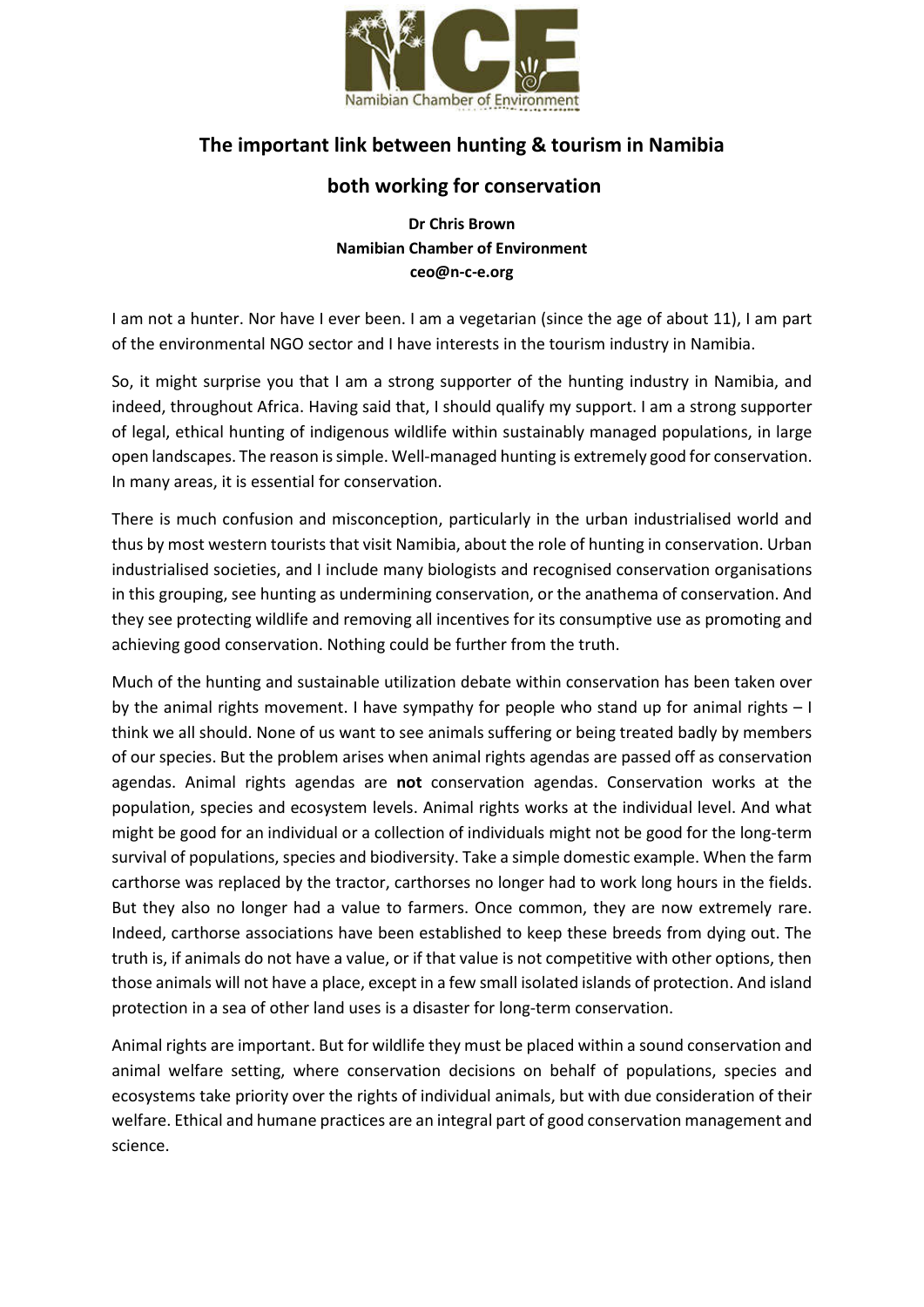The wildlife situation in Namibia provides a very good example of this. When the first western explorers, hunters and traders entered what is now Namibia in the late 1700s, crossing the Orange / Gariep River from the Cape, the national wildlife population was probably in the order of 8-10 million animals. Over the following centuries wildlife was decimated and numbers collapsed, first by uncontrolled and wasteful hunting by traders and explorers, then by local people who had acquired guns and horses from the traders, then by early farmers, veterinary policies and fencing, and finally by modern-day farmers on both freehold and communal land who saw wildlife as having little value and competing with their domestic stock for scarce grazing. Traditional wildlife management under customary laws administered by chiefs had broken down under successive colonial regimes. By the 1960s wildlife numbers were at an all-time low in Namibia, with perhaps fewer than half a million animals surviving (Figure 1).



**Figure 1: Wildlife numbers in Namibia, from about 1770 to 2015**

At that time wildlife was "owned" by the state. Land owners and custodians were expected to support the wildlife on their land, but they had no rights to use the wildlife and to derive any benefits from wildlife. In response to declining numbers and growing dissatisfaction from farmers, a new approach to wildlife management was introduced. In the 1960s and 1990s, conditional rights over the consumptive and non-consumptive use of wildlife were devolved to freehold and communal farmers respectively, the latter under Namibia's well known conservancy programme. The laws give the same rights to farmers in both land tenure systems. This policy change led to a total change in attitude towards wildlife by land owners and custodians. Wildlife suddenly had value. It could be used to support a multi-faceted business model, including trophy hunting, meat production, live sale of surplus animals and tourism. It could be part of a conventional livestock farming operation, or be a dedicated business on its own. As the sector developed, so farmers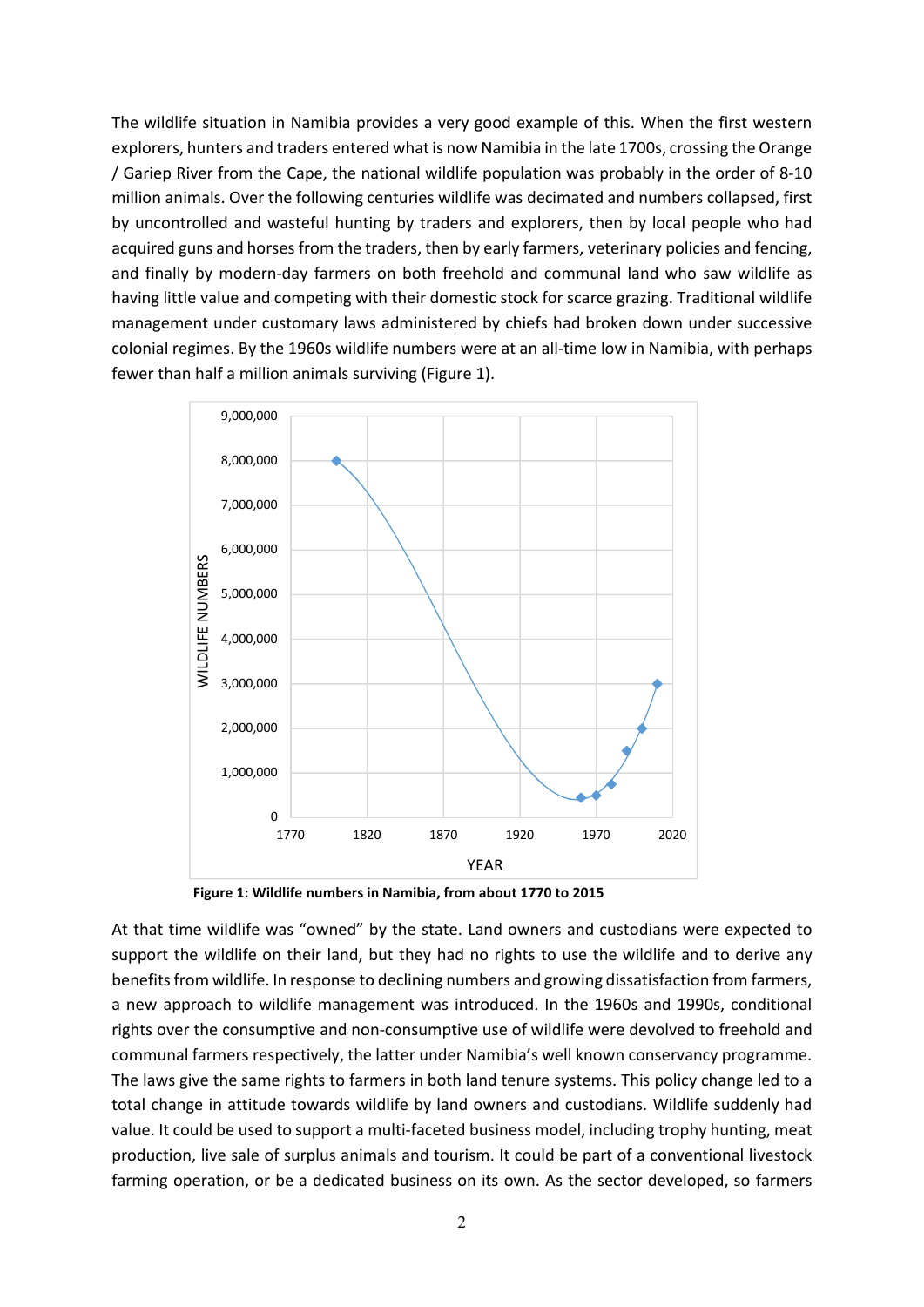discovered that they could do better from their wildlife than from domestic stock. Both small- and large-stock numbers declined on freehold farmland while wildlife numbers increased. Today there is more wildlife in Namibia than at any time in the past 150 years, with latest estimates putting the national wildlife herd at just over 3 million animals. And the reason is simple – wildlife is an economically more attractive, competitive form of land use than conventional farming in our arid, semi-arid and dry sub-humid landscapes. Markets are driving more and more farmers towards the management of wildlife. This is good for conservation, not just from the perspective of wildlife, but also from the broader perspective of collateral habitat protection and biodiversity conservation. The greater the benefits that land owners and custodians derive from wildlife, the more secure it is as a land-use form and the more land there is under conservation management. Therefore, all the component uses of wildlife, including and especially trophy hunting, must be available to wildlife businesses. These uses include the full range of tourism options, live sale of surplus wildlife, and the various forms of consumptive use – trophy and venison hunting and wildlife harvesting for meat sale, value addition and own use. It is this combination of uses that makes wildlife outcompete conventional farming. And it is the "service" component of tourism and hunting that elevate wildlife values above that of primary production and the simple financial value of protein. As the impacts of climate change become ever more severe, so will primary production decline in value, but not so for the "service" values derived from arid-adapted wildlife. And why especially trophy hunting? Because there are large areas of Namibia comprising remote, flat terrain with monotonous vegetation that are unsuited to tourism, but very important for conservation.

If Namibia had adopted an animal-rights based, protectionist, anti-sustainable use approach to wildlife management, we would probably today have fewer than 250,000 head of wildlife (just 8% of our present wildlife herd) in a few isolated large parks and a few small private nature reserves. We would have lost the connectivity between land under wildlife, and we would have



lost the collateral conservation benefits to broader biodiversity, natural habitats and ecosystem services. Today, Namibia has well over 50% of its land under some form of formally recognised wildlife management (but probably over 70% if informal wildlife management is considered), including one of the largest contiguous areas of land under conservation in the world – its entire coast, linking to Etosha National Park and to conservation areas in both South Africa (Richtersveld) and Angola (Iona National Park) – over 25 million ha (Figure 2).

**Figure 2: Contiguous land under wildlife management, including state protected areas, private nature reserves, communal and freehold conservancies and communal forests (Source: State of Conservancy Report 2015, NACSO)**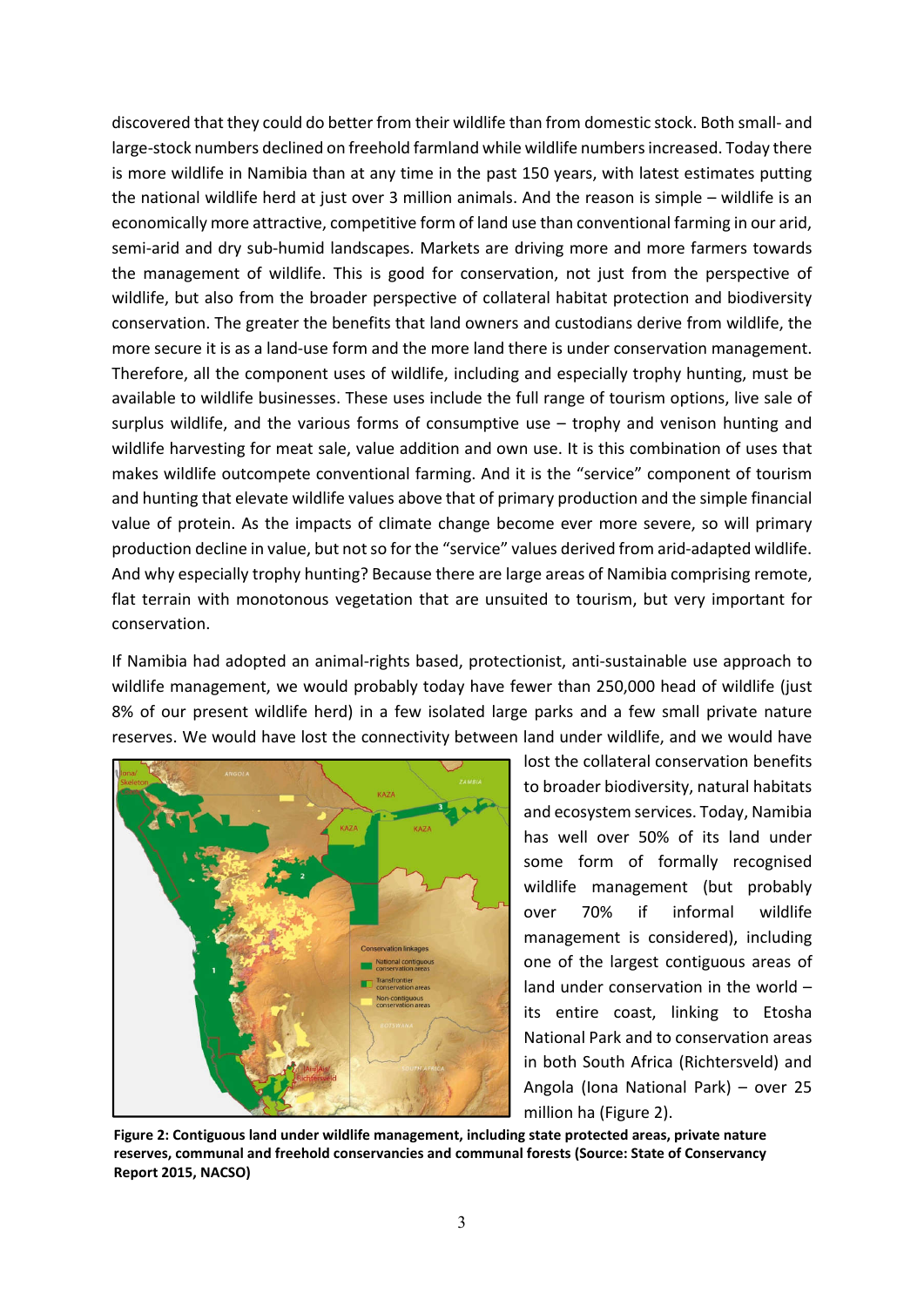There are some people in the tourism sector in Namibia and in our neighbouring countries who oppose trophy hunting because it is perceived to conflict with tourism and is thus not good for conservation. Some suggest that the land and its wildlife should be used for eco-tourism and not hunting. In most areas, eco-tourism cannot substitute for hunting. The loss of hunting revenue cannot be made up by eco-tourism revenue. Indeed, we need to optimise all streams of wildlifederived revenue to make land under wildlife as competitive as possible.

Some tourism operators and tour guides attack the hunting sector to their guests. These tourism operators and guides are undermining an important part of conservation, an important contributor to making land under wildlife competitive and, in the final analysis, they are undermining the viability of conservation as a land-use form. The greatest threat to wildlife conservation, in Namibia and globally, is land transformation. Once land is transformed, often for agricultural purposes, it has lost its natural habitats, it has lost most of its biodiversity and it can no longer support wildlife. Hunters and tourism operators should and must be on the same side – to make land under wildlife more productive than under other forms of land use. They are natural allies. They need to work together to ensure that land under wildlife derives the greatest possible returns, through a multitude of income earning activities. And where it is necessary for both hunting and tourism to take place on the same piece of land, they need to plan, collaborate and communicate so that all aspects of wildlife management and utilization – both consumptive and non-consumptive – can take place without one impacting negatively on the other. Conflicts between hunting and tourism are simply failures of management and communication, nothing more profound than that. But the onus should be on the hunting outfitters to ensure that there are ongoing, good communications. The onus is also on hunting outfitters, professional hunters, and the hunting sector to always maintain the highest ethical and professional standards, and to be mindful of the sensitivities of many people to the issue of hunting.

It is also the vital task and duty of tourism operators and guides to educate visitors from the urban industrialised countries about conservation in this part of the world. Visitors need to understand what drives conservation, the role of incentives, markets and what is meant by sustainable wildlife management. The tourism sector should not skirt around an uncomfortable discussion on hunting, but face it head-on and explain its importance to conservation. This is what good education is all about. Tourists come to Namibia to be enlightened, to be exposed to new ideas and to better understand the issues in this part of the world. They come here to take back new and interesting stories. What better story than Namibia's conservation successes. But visitors need to understand it properly – its incentives, its market alignment, its strong links to the local and national economy, and its role in addressing rural poverty. It is the task of the tourism industry to help visitors understand why Namibia has one of the most successful conservation track records of any country in the world.

If we look for a moment at the conservation trajectory of a country such as the United Kingdom (an urban industrialised example) through its agrarian and industrial development, the indigenous wildlife at that time had no value. Thus, it lost the elk, wild boar, bear, wolf, lynx, beaver and sea eagle – essentially its most charismatic and important species. While small-scale attempts to reintroduce a few of the less threatening species are underway, it is unlikely that it will ever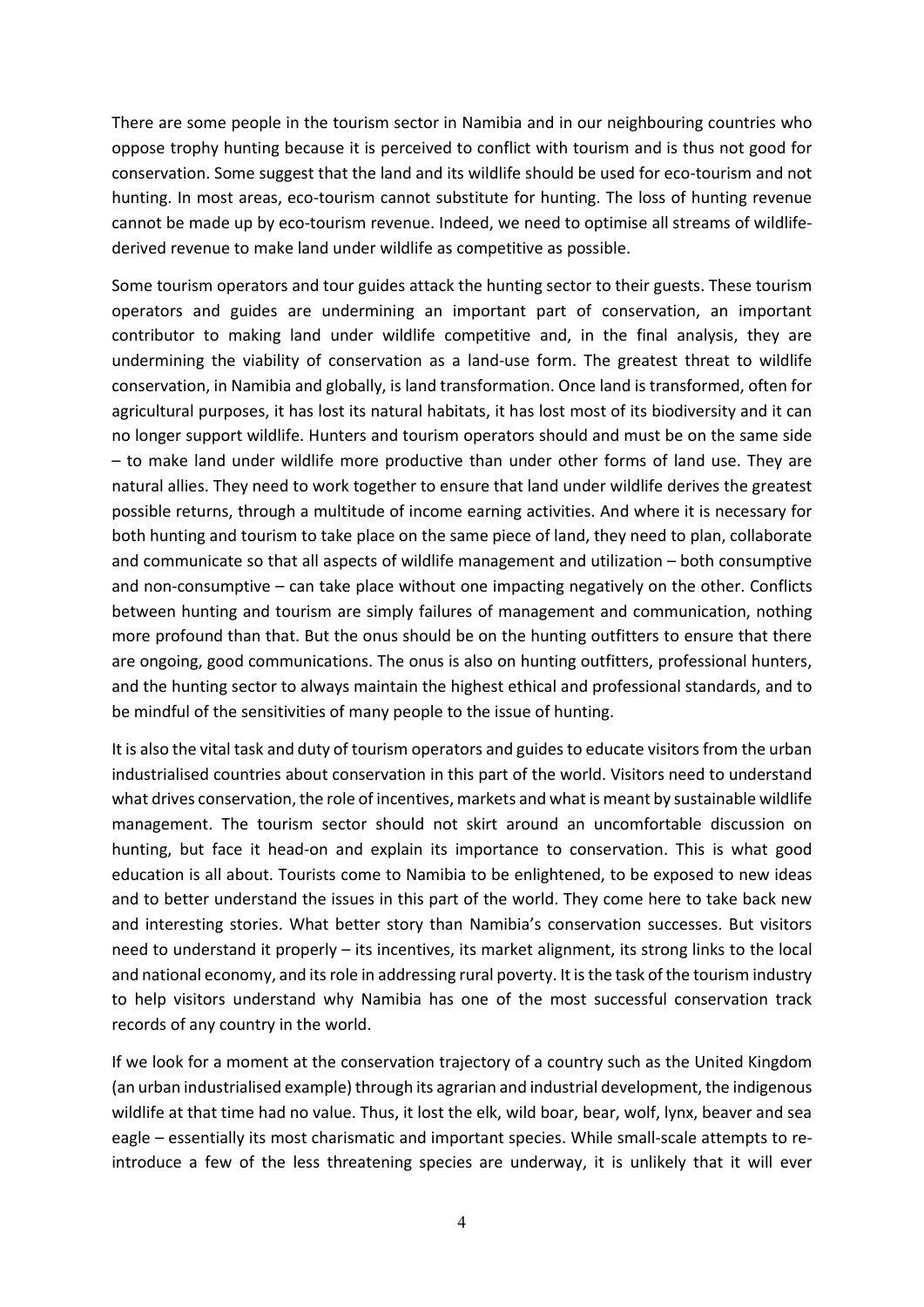reintroduce the bear and wolf into the wild as free-ranging populations. And yet that country and others like it, with poor historic conservation track records, are keen to influence how Namibia should manage its wildlife. Its own farmers are not prepared to live with wolves, but many of their politicians and conservation agencies, both public and non-governmental, expect Namibian farmers to live with elephant, hippo, buffalo, lion, leopard, hyaena, crocodile and many other wildlife species that are far more problematic from a human-wildlife conflict perspective than a wolf. And they try to remove the very tools available to conservation to keep these animals on the land – the tools of economics, markets and sustainable use, to create value for these animals within a well-regulated, sustainably management wildlife landscape.

I believe that the problem is essentially one of ignorance. People think that they are doing what is best for conservation, but they simply do not understand the economic drivers for wildlife and biodiversity conservation in biodiversity-rich and rainfall-poor developing countries. And many African countries are sadly falling into the same trap. Kenya, for example, with its Eurocentric protectionist conservation approaches, has less wildlife today than at any time in its history. We need to share the message. And the message is, I believe, most powerfully explained using the simple graphic in Figure 3 below.



**Figure 3: Economic returns to conventional farming (yellow line) and to wildlife management (green line) in areas of different land productivity, with rainfall being a good proxy for productivity**

The yellow line represents the return to land use under conventional farming, e.g. domestic stock and crops, across a rainfall gradient – rainfall being a proxy for land productivity. The green line shows the returns to land under wildlife. On the left side of the graph, in areas of rainfall below about 800 mm per year, returns from "indigenous production systems" – i.e. wildlife, are greater than the returns from "exotic production systems" – i.e. farming. However, this only applies if the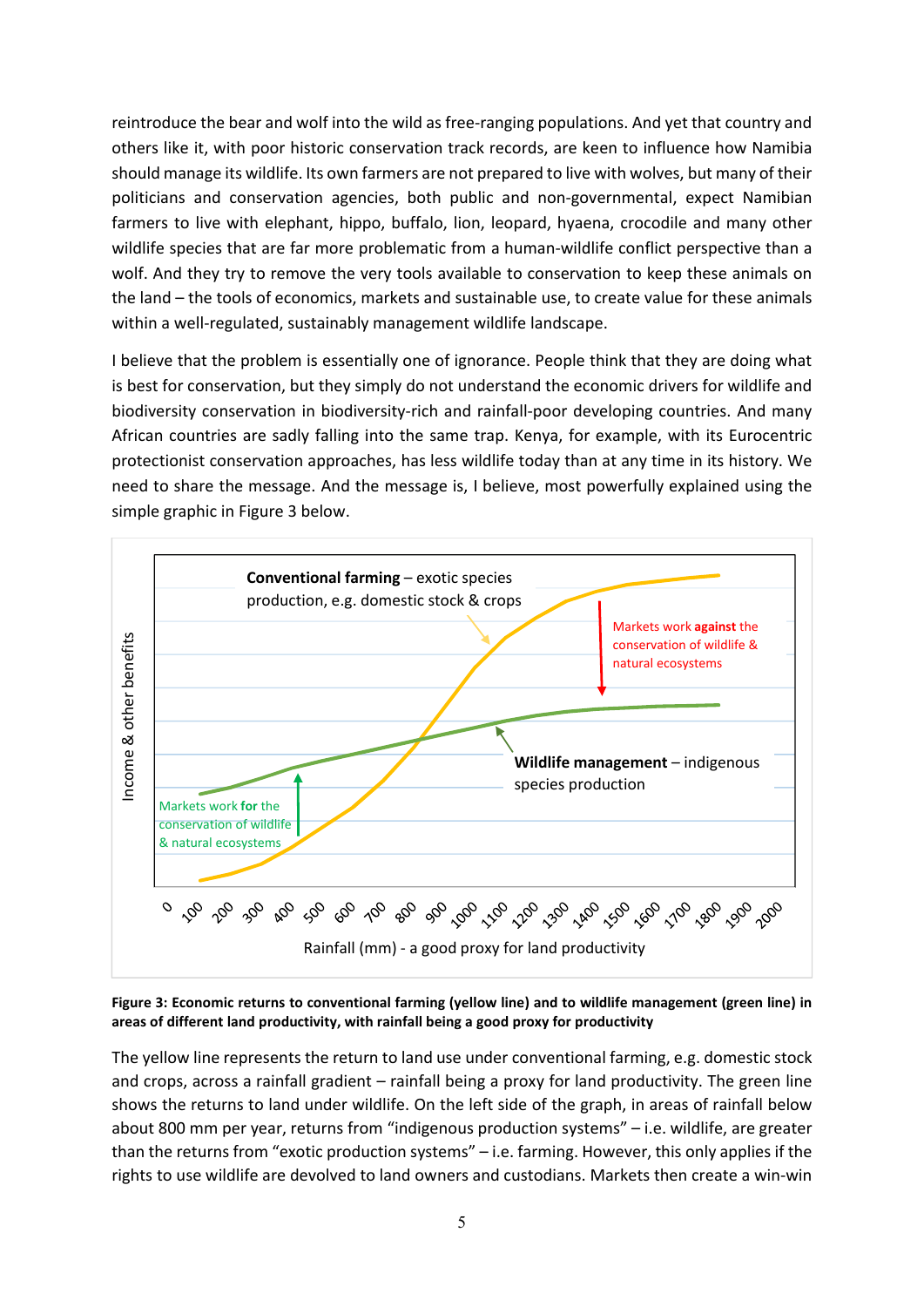situation for optimal returns from land and for wildlife conservation in these more arid areas. If utilisation rights are not devolved, then wildlife has little value to the land owner and custodian, and people will use the land for other activities. On the right side of the graph, above about 800 mm, the lines cross over and here conventional farming outperforms wildlife management. If land owners and custodians are given rights over the wildlife and other indigenous species on their land, they will get rid of these species and transform the land for farming in response to market forces. Most of the western, industrialised world falls into the right side of the graph. Conservation agencies and organisations from countries on the right side of the graph, and areas where rights over wildlife are not devolved to land owners, are so conditioned to resist and fight against market forces having negative conservation impacts in their countries, that they automatically carry the fight across to those countries falling into the left side of the graph and which have devolved wildlife rights, not realising that the lines have switched over and that markets here are working for conservation. This is the important message that we must get across to policy makers, conservation organisations and the broader public in the urbanised and industrialised countries. And in some other parts of Africa. People need to understand the conservation drivers, incentives and markets, as well as the role of sustainable use within good conservation policy and practice. Well-intentioned but poorly informed efforts to influence conservation in this region seriously undermine good conservation policies and practices.

A second insight from the graphic above is that the greater the value earned from wildlife, not only is the gap widened on the left side of the graph over conventional farming, but the crossover point is pushed further to the right. This means that higher rainfall areas become competitive under wildlife management, opening more of Africa to this form of land use.

Namibia's record of environmental accomplishment speaks for itself. Through the implementation of appropriate policies, it has created incentives for wildlife conservation, unmatched anywhere in the world. But wildlife must have value otherwise land owners and custodians will move to other forms of land use. And it must have the greatest possible value to be as secure a land use as possible, over the largest possible landscape. And that is why I strongly support well-managed and ethical hunting. It is good, and in some cases essential, for the conservation of wildlife, of habitats and of biological diversity. And that is why hunting and tourism must work together, in mutually supportive ways, to optimise returns from wildlife for the land. Well managed and ethical hunting should in fact be called "conservation hunting". And conservation hunting is essentially an integral part of tourism.

----------ooooo000ooooo----------

## **Bibliography**

Barnes JI 1998. Wildlife conservation and utilisation as complements to agriculture in southern African development. Research Discussion Paper No 27, Directorate of Environmental Affairs, Ministry of Environment and Tourism, Namibia. http://www.the-eis.com/data/RDPs/RDP27.pdf

Barnes JI 2001. Economic returns and allocation of resources in the wildlife sector of Botswana. *South African Journal of Wildlife Research* 31(3/4): 141-153.

Barnes J, *et al*. 2004. Preliminary valuation of the wildlife stocks in Namibia: wildlife asset accounts. Internal report, MET. Windhoek. 9 pp. http://www.the